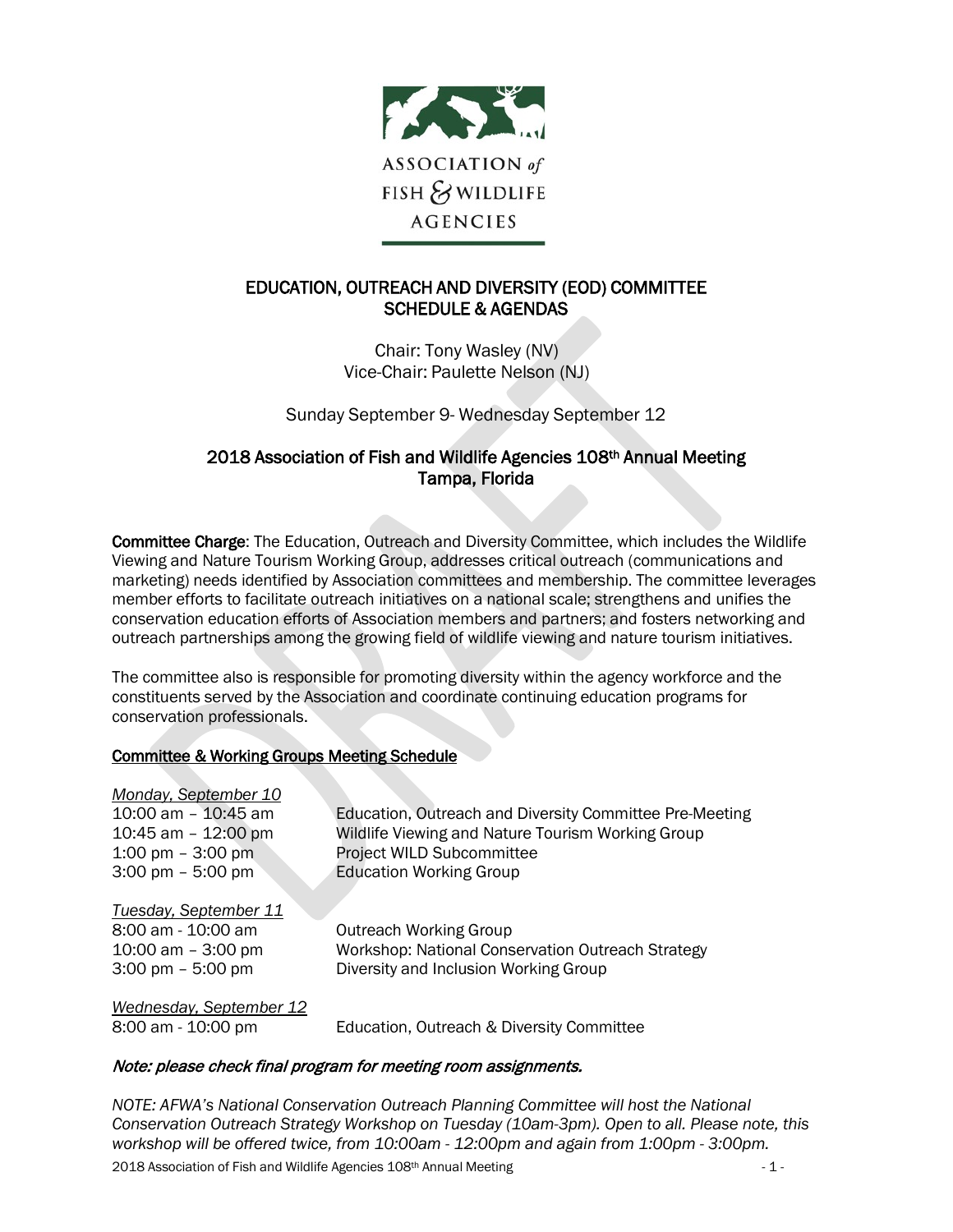## Education, Outreach and Diversity Committee Pre-Meeting Agenda

Monday, September 10 *Chair: Tony Wasley (NV) Vice Chair: Paulette Nelson (NJ)*

10 am- Call to Order/Review Agenda- Tony Wasley (NV)

Introductions & Welcome: Tony Wasley (NV)

Overview of theme: Partnerships for Increased Relevancy

- Education Working Group
- Diversity Working Group
- Outreach Working Group
- Wildlife Viewing and Nature Tourism Working Group
- Joint Working Group: Education, Outreach and Diversity and Wildlife Diversity and Conservation Funding Committees
- Project WILD Subcommittee

Discussion: Review EOD Annual Work Plan Expected Actions/Activities

Other Business

10:45 am Adjourn

## Wildlife Viewing and Nature Tourism Working Group Agenda

Monday, September 10 *Working Group Chair: Shelly Plante (TX)*

10: 45am Call to Order/Review Agenda, *Shelly Plante (TX)*

Introductions, *Working Group*

Work Plan Review

Partnerships for Increased Relevancy:

- Bird Conservation Committee
- North American Waterfowl Management Plan update
- Wildlife Diversity Programs and State Wildlife Action Plans, *workshop update below*

Making the Connection Between State Wildlife Action Plans and the Wildlife Recreation Community Workshop review, *Shelly Plante (TX)* 

Upcoming WVNT Webinar: Bird by Bird Idaho: Bringing birds to classrooms and classrooms to birds, *Deniz Aygen (ID)*

Wildlife Viewing and Nature Tourism Academy 2020 Updates, *Anne Glick (FL)*

National Conservation Outreach Plan update

State Agency Updates, *Working Group*

12:00 pm Adjourn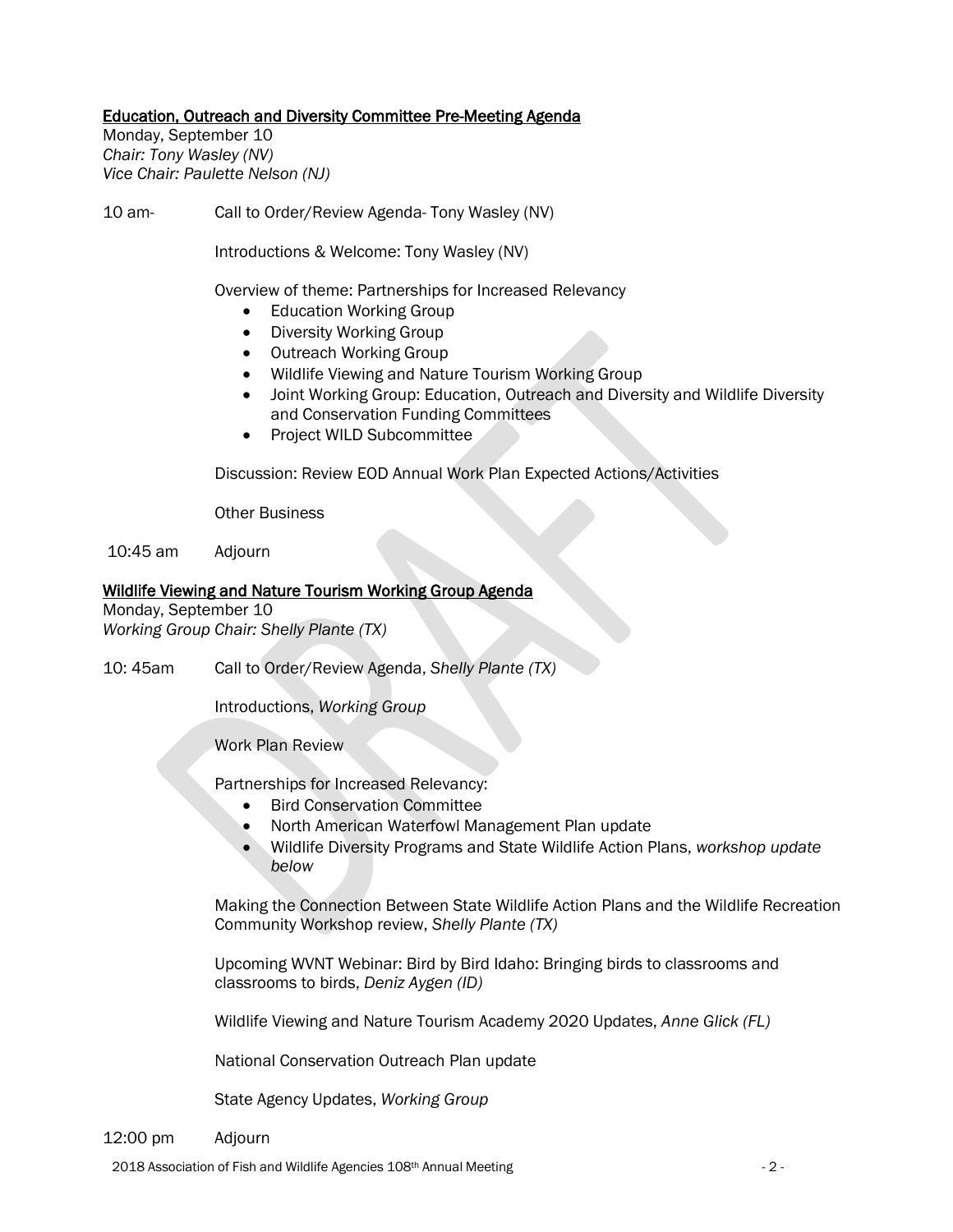#### Project WILD Subcommittee Agenda

Monday, September 10 *Subcommittee Chair: Rusty Garrison (GA)*

1:00 pm Call to Order/Review Agenda

**Introductions** 

Approval of Minutes for the North American 2018 Meeting

Update on motion passed at the North American meeting

Guide sales update

Conservation Leaders for Tomorrow

Project WILD Online

Annual Conference

State Roundtable *One representative per state agency highlights a couple of legislative and policy initiatives or issues*

Wrap-up Discussion

3:00 pm Adjourn

## North American Conservation Education Strategy Working Group Agenda

Monday, September 10 *Working Group Chair: Kellie Tharp (AZ)*

3:00 pm Welcome/Introductions- 10 min

Presentation of the Findings from the Natural Pathways Project - Matt Dunfee WMI 45 min

Lightning round- Come prepared to share innovative ideas, success stories and other exciting ways that your state or organization is delivering education programs- 30 min

North American Conservation Education Strategy Webinar Series- Moving forward after the MSCG- 20 min

Wrap-up/closing- 5 min

5:00 pm Adjourn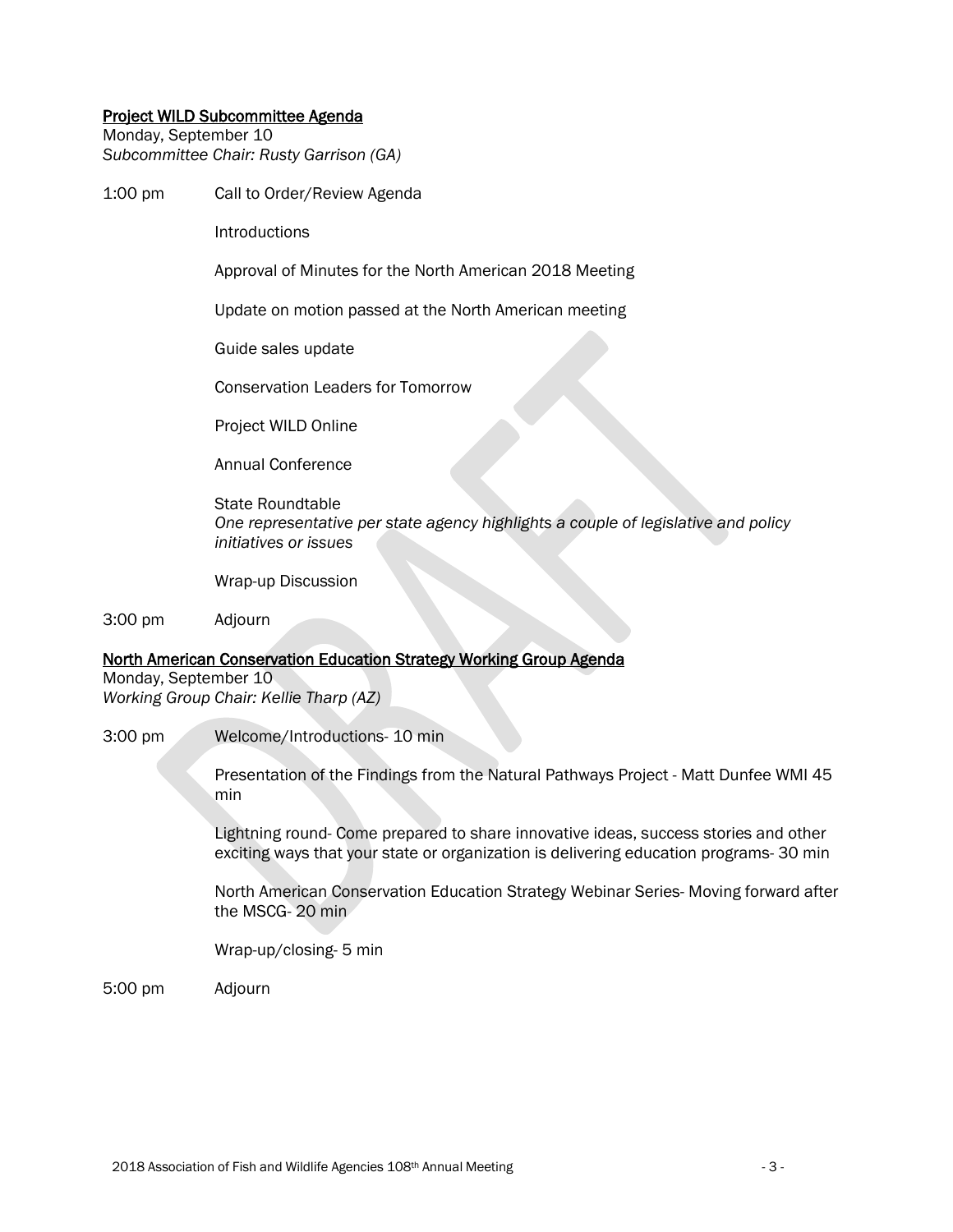## Outreach Working Group Agenda

Tuesday, September 11 *Working Group Chair: Renny MacKay (WY)*

8:00 am Call to order, introductions and review of the agenda- *Renny MacKay* (10 Minutes) Overview of the National Conservation Outreach Strategy *A short presentation for those who cannot attend the workshop* (15 minutes) Communications and outreach in support of America's Alliance for Fish and Wildlife. *What is available to states and how to use in support of Recovering America's Wildlife Act* (30 minutes) Marketing campaign successes *Georgia's marketing campaign to increase the sale of fishing licenses.* (20 minutes) States and the outdoor industry collaboration update *A discussion on the state agencies and outdoor industries efforts to better tell the story of how wildlife conservation is funded. This includes an update on the Wildlife and Sport Fish Restoration Program's communications planning.* (15 minutes) Chronic wasting disease communications *A discussion on current efforts to collaborate on communications about this wildlife disease* (15 minutes) 10:00 am Adjourn Outreach Working Group Meeting

## National Conservation Outreach Strategy Workshop

Tuesday, September 11 *10am – 3pm*

*A workshop to showcase and teach states how they can use the resources available to them from the National Conservation Outreach Strategy. Open to all. Please note, this workshop will be offered twice, from 10:00am - 12:00pm and again from 1:00pm - 3:00pm.*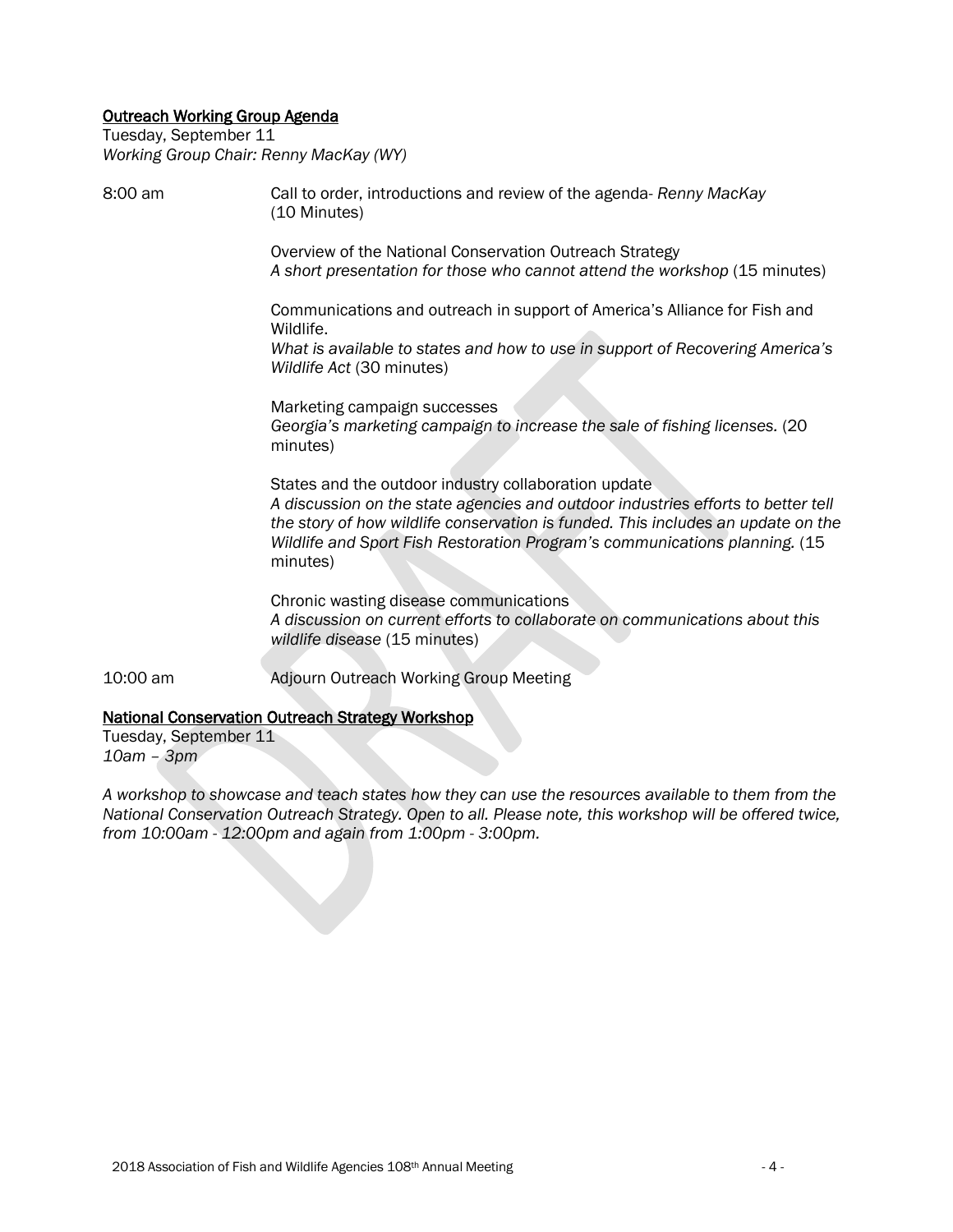## Diversity Working Group Agenda

Tuesday, September 11 *Working Group Chair: Jennifer Newmark (NV) Vice-Chair: David Bugg (TX)*

3:00 pm – 5:00 pm Theme: Partnerships for Increased Relevancy Call to order, introductions and review of the agenda Annual Work Plan Review and Updates Diversity Joint Venture and the EOD Resolution Update on Awards – new Stephen Kellert Award National Outreach Plan – update, timelines, and use for D&I D&I – Role in Increasing Agency Relevancy – Discussion with Action Items o Populating the shared google drive space with resources for us to use Needs and Deeds – examples of states using partnerships to increase D&I and therefore Relevancy 5:00 pm Adjourn